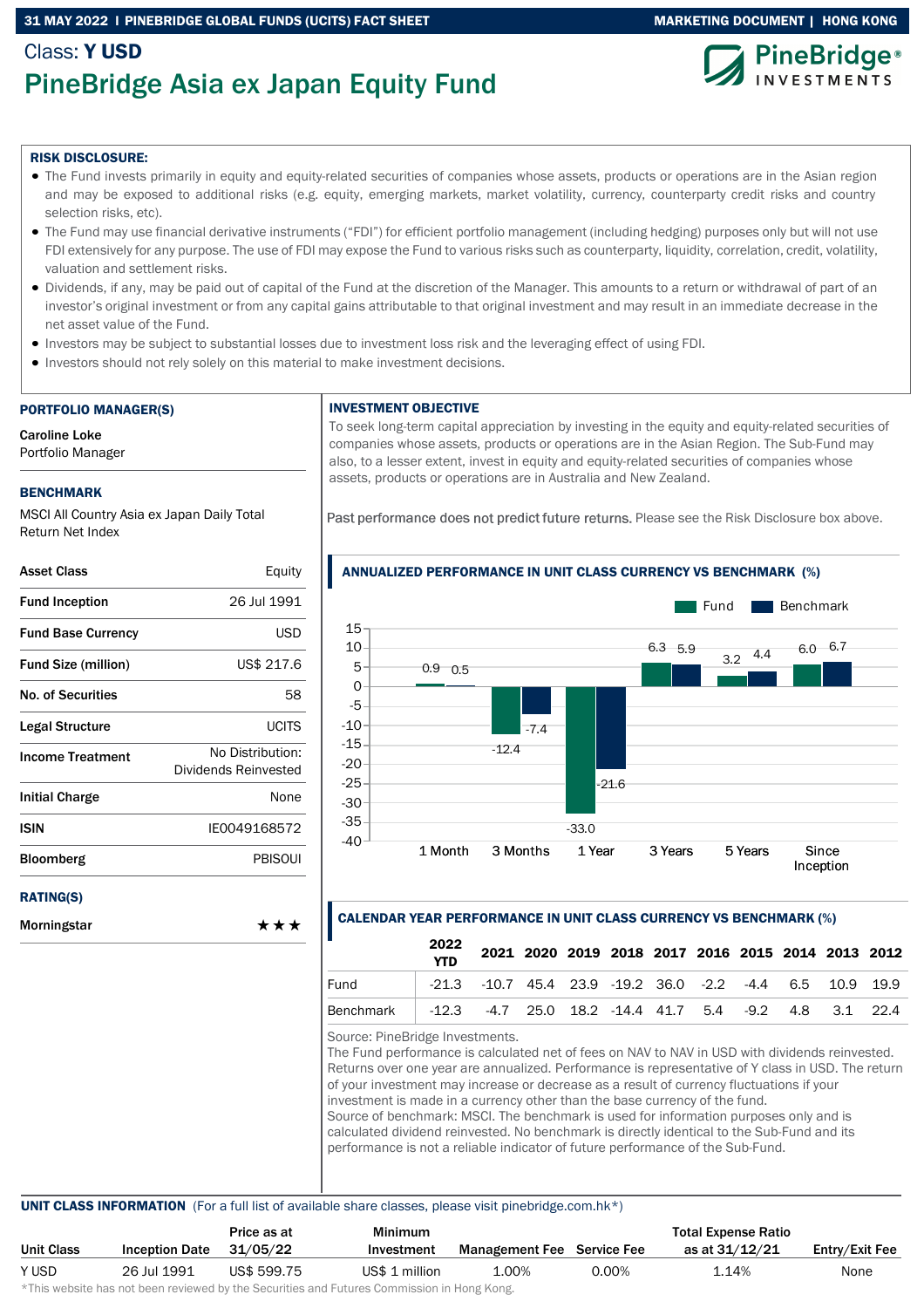# Class: Y USD PineBridge Asia ex Japan Equity Fund

## SECTOR BREAKDOWN (%)

|                               | <b>FUND</b> | <b>BENCHMARK</b> |
|-------------------------------|-------------|------------------|
| Information Technology        | 23.7        | 24.0             |
| <b>Consumer Discretionary</b> | 21.8        | 13.9             |
| Industrials                   | 13.0        | 6.7              |
| <b>Communication Services</b> | 9.3         | 10.0             |
| <b>Financials</b>             | 9.1         | 20.4             |
| <b>Consumer Staples</b>       | 6.9         | 5.1              |
| <b>Materials</b>              | 5.3         | 5.5              |
| Real Estate                   | 3.5         | 4.0              |
| Other                         | 2.7         | 10.4             |
| Cash                          | 4.6         | 0.0              |

### FUND ANALYSIS

|                        | <b>3 YEARS</b> |
|------------------------|----------------|
| Information Ratio      | 0.1            |
| Sharpe Ratio           | 0.3            |
| Alpha (%)              | $-0.3$         |
| Tracking Error (%)     | 8.2            |
| Standard Deviation (%) | 21.9           |
| Beta                   | 1.2            |
| R Squared (%)          | 89.0           |

# PORTFOLIO CHARACTERISTICS

| Wtd Avg Mkt Cap US\$ million | 17,420.6 |
|------------------------------|----------|
| P/E Ratio                    | 17.5     |
| P/B Ratio                    | 1.9      |
| ROE (%)                      | 13.5     |
| Debt to Equity Ratio         | 0.43     |

# GEOGRAPHICAL BREAKDOWN (%)

|             | <b>FUND</b> | <b>BENCHMARK</b> |
|-------------|-------------|------------------|
| China       | 52.9        | 34.9             |
| South Korea | 15.0        | 14.5             |
| Taiwan      | 13.1        | 18.2             |
| India       | 8.9         | 14.6             |
| Indonesia   | 2.2         | 2.1              |
| Hong Kong   | 2.0         | 7.5              |
| Luxembourg  | 1.1         | 0.0              |
| Philippines | 0.2         | 0.9              |
| Other       | 0.0         | 7.4              |
| Cash        | 4.6         | 0.0              |

# TOP TEN HOLDINGS (%)

|                                                        | <b>FUND</b> |
|--------------------------------------------------------|-------------|
| Pinduoduo, Inc.                                        | 3.7         |
| Jiumaojiu International Holdings Ltd.                  | 3.1         |
| Bajaj Finance Limited                                  | 3.1         |
| Weichai Power Co., Ltd.                                | 2.8         |
| SK Innovation Co., Ltd                                 | 2.7         |
| Baidu, Inc.                                            | 2.6         |
| Zhejiang Sanhua Intelligent Controls Co., Ltd.         | 2.4         |
| Zoomlion Heavy Industry Science & Technology Co., Ltd. | 2.3         |
| SK hynix Inc.                                          | 2.2         |
| Geely Automobile Holdings Limited                      | 2.2         |

## **GLOSSARY**

Alpha: Measures the relative performance generated by the fund compared to the benchmark. An alpha of 1.0 indicates that the fund has outperformed its benchmark by 1%, after adjusting for risk of the benchmark.

Beta: Reflects sensitivity of the fund's returns to that of benchmark returns. A beta of 1.05 suggests that the fund could perform 5% better than the benchmark in up market and 5% worse in down market, assuming all other factors remain constant.

Exit Fee: Fee charged to investors when they redeem unit from a fund.

Information Ratio: Measures the funds returns above the benchmark returns relative to the risk (volatility) of the excess returns. It is a measure that identifies the consistency of the manager to outperform the benchmark.

Initial Fee: Fee charged to investors when they purchase units in a fund.

Management Fee: Percentage of the fund's assets that unitholders pay annually as remuneration to the investment adviser for managing the fund.

R Squared: Reflects the proportion of fund performance explained by changes in the benchmark. A high R-squared indicates the fund's performance has been in line with the benchmark. A low R-squared indicates the fund's performance has not been in line with the benchmark.

Service Fee: Percentage of fund's assets that retail unitholders pay annually for distribution services.

Sharpe Ratio: Measure of the fund's risk adjusted performance calculated as the portfolio returns in excess of the risk-free rate, divided by the risk (volatility) i.e. the Standard Deviation. The higher the Sharpe Ratio the better the returns compared to the risk taken.

Total Expense Ratio (TER): Estimated percentage (annualized) of fund assets used to pay for management fees and operating expenses, including service fees (if any) incurred by the fund. Fund expenses are reflected in the NAV. When calculating the TER, PineBridge has used the amount of expenses that it has received or estimated in its capacity as the Fund's Manager. Please note that the expense ratio includes variable expenses that are based on a number of factors including fund size, transactions, and other expenses. No assurance can be given that the TER will be realized over any future given period.

Tracking Error: Reflects the degree of variability of fund returns in relation to the benchmark. The lower the number the closer the fund's historic performance is to the benchmark.